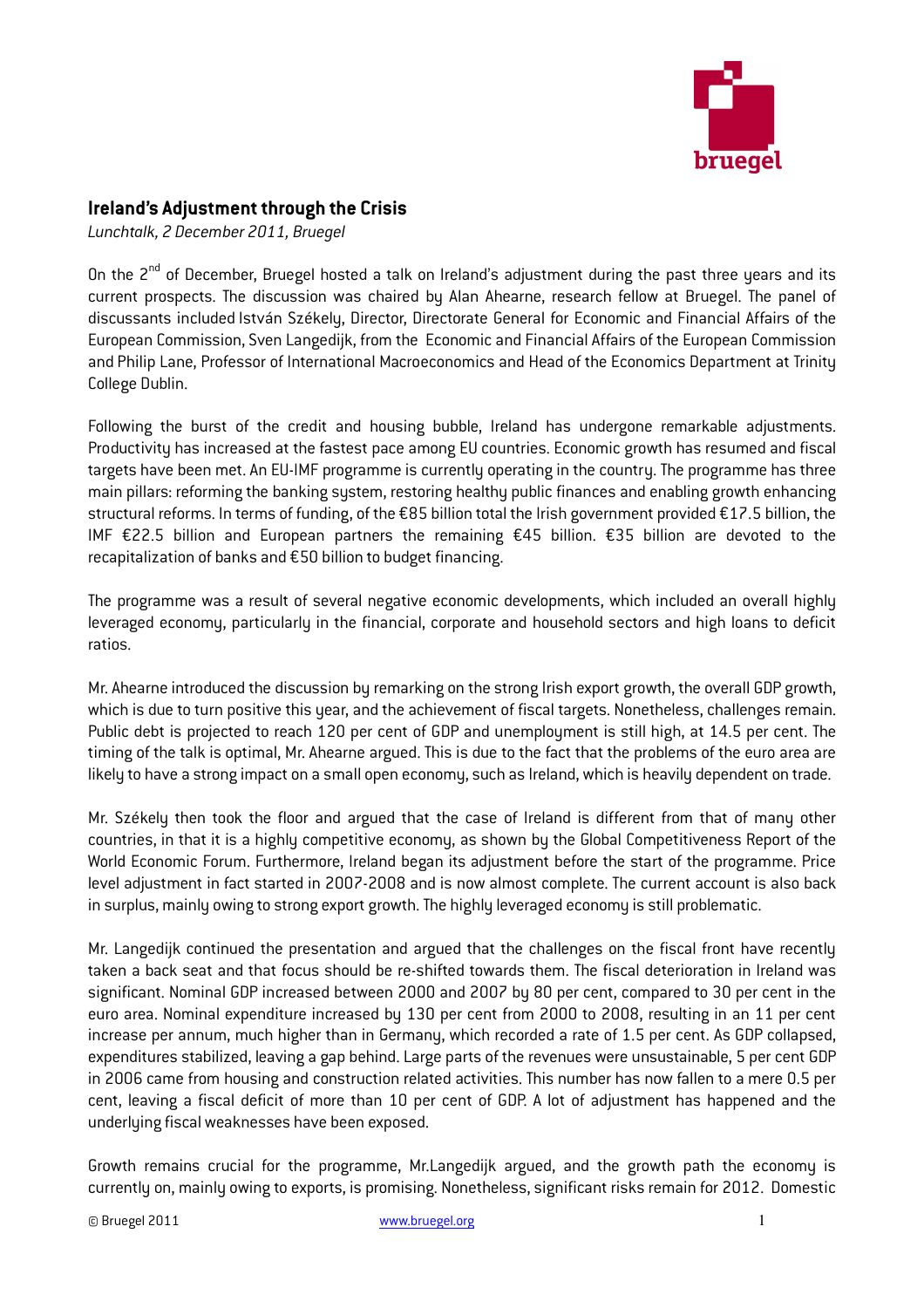

demand is still weak and projections in this area are modest. This is mainly owing to deleveraging and fiscal consolidation, which are likely to have a negative impact on domestic demand.

Mr. Lane focused his presentation on a comparison between the situation of Ireland now and that from a year before. The outlook at the moment is much more optimistic than in the previous year and the Irish system is committed to delivering the required adjustment. Before the July summit, there was a sharp increase in the interest rate on sovereign debt. That trend however has been reversed. The lowering of the interest rate on European funding was a big part of this. Since July, there has been a return of real private sector investors. This includes equity investment in the bank of Ireland without any government guarantee. There are also some major private sector bond investors who became involved, which Mr. lane argued is a sign of the fact the Europe is committed to Ireland.

There are still threats at work. One of them is given by the downgraded forecast for euro-area and global GDP. The Irish trade path is less cyclically sensitive than that of other countries, nonetheless, the slowdown may have negative implications for Ireland. There also remains the question of whether financial markets will reopen to Ireland, the uncertainty about the euro itself and the role of private sector involvement.

Many risk factors are also present at the local level. There is uncertainty regarding whether the default rate of mortgages will be a function of income levels, i.e. driven by unemployment and disposable income, or whether a strategic default is likely to take place, whereby large negative equities encourage strategic defaulting. Big questions also dominate the labour market: Are labour costs going to fall? Will fatigue set in after three years of adjustment? All these are relevant topics, particularly with the upcoming budget next week.

Mr. Lane then addressed a question to the Commission. He thus wondered whether, on hindsight, the Commission would alter any aspects of the original programme. Some key issues, which may be reassessed, include the role of loss guarantees in restructuring the bank system, the speed of bank deleveraging and the pace of fiscal adjustment. The political equilibrium seems to operate according to the motto "meet the terms of the deal, no more, no less," Mr. Lane argued. There may be a bias now towards doing too little.

One thing remains clear, Mr. Lane concluded, there is a long road ahead. Even though Ireland has increased its competitiveness, there is still a lot of downward wage stickiness. Unemployment is a key variable that requires the attention of policymakers. As long it remains high, there is a competitiveness problem, implying that labour is too expensive.

Mr. Székely reiterated his firm belief in the programme and argued that even if one could go back in time, the programme would still be roughly the same.

Addressing the speed of fiscal adjustment, Mr. Székely highlighted the fact that ideally one can fine-tune the fiscal fence if one knows everything about the economy, however since this is not the case, the degree of precision for predictions about the economy is low. As a result, the strategy is to "fly through this fog with a simple rule, that may not be robust, but hoping that credibility will be built up to an extent that the room for policy manoeuvre will increase." Mr. Székely once more applauded the Irish achievement in implementing changes and increasing the credibility of the programme. One illustration of this was the small number of industrial actions that took place in the past year in Ireland, relative to other countries.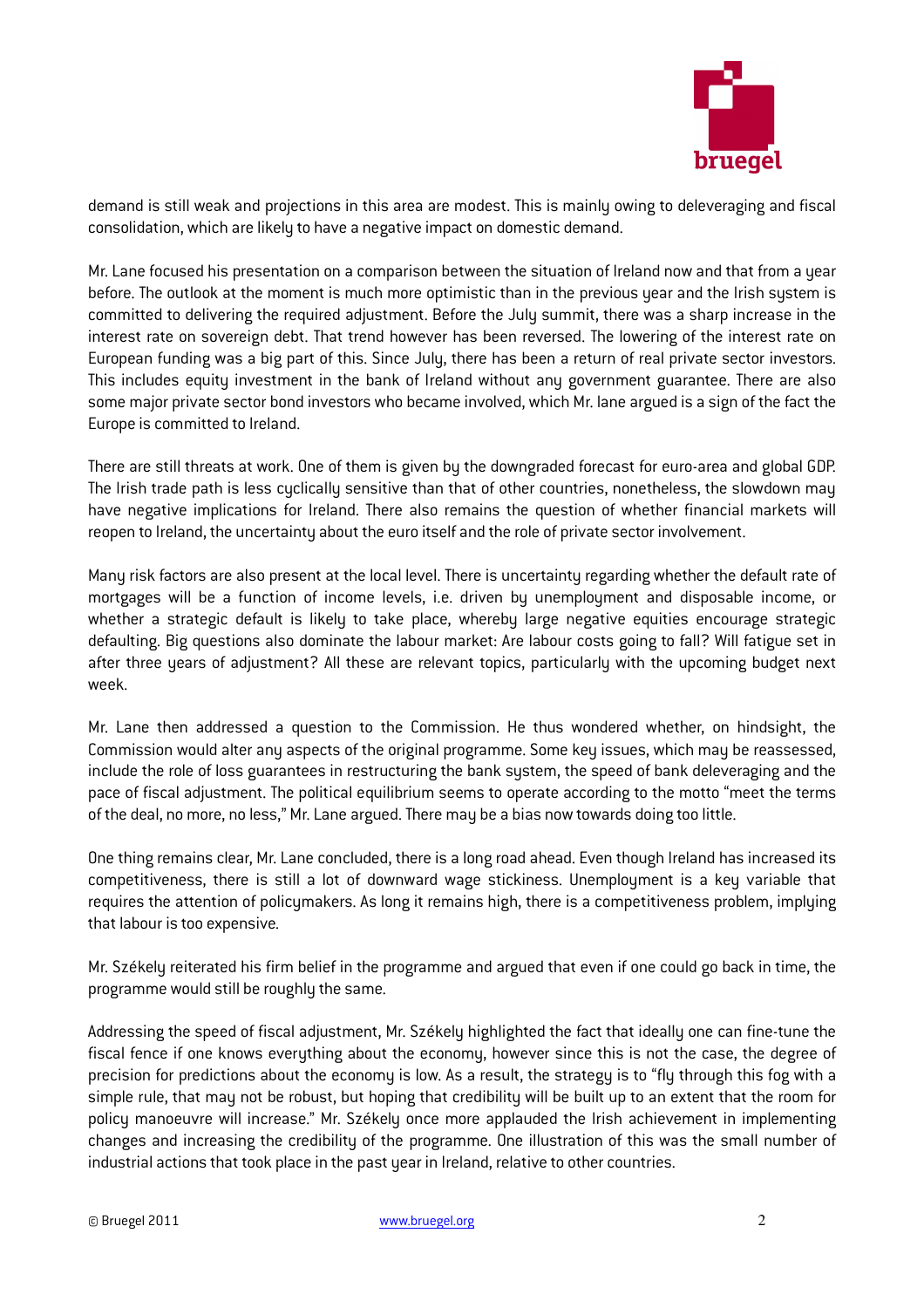

On the discussion of the pace of deleveraging, Mr.Langedijk argued that deleveraging has two components: the asset sales that may be going too fast and may lead to excessive losses and the amortization of the loan portfolio, which has a core and a non-core component. While the non-core part can run down fast, it is worrying if the core component gathers a significant speed of deleveraging.

Jean Pisani-Ferry, director of Bruegel, raised a question regarding the measurement of structural deficits. He asked what the amount of tax revenue that was dependent on real estate development can tell us about the measurement of structural deficits and about the possibility of having automatic sanctions, which are based on the imprecise measure of structural deficit.

Mr. Székely argued that policymakers need to go back to the start, in what the measurement of these deficits is concerned. "We are completely lost on this issue conceptually. There are difficulties regarding the measurement of potential output and of the output gap. We have to start from scratch", he argued, "in the meantime, we're stuck with existing legislation."

Mr. Pisani-Ferry went on to argue that this highlights a need to be cautious when it comes to putting things in the automatic machine. Mr. Székely responded by suggesting that the key issue at stake in this matter is credibility. If one is credible, one can be flexible. Lacking credibility, strict rules become necessary. And these rules sometimes do not make sense: "The automatism is there to overcome this unholy alliance problem that we had in the past, but institutions' credibility is not created by rules, but by intelligent behaviour," he concluded.

Mr. Ahearne expressed some concern about the general optimistic outlook echoed by his colleagues. He reminisced about the time of the Asian financial crisis, when he was doing forecasting for emerging Asian economies. When growth figures looked excessively optimistic, his superior jokingly suggested the figures would be correct if he put a minus sign in front of them. Along the same lines, he asked his colleagues to hypothesize about what would happen if instead of positive growth, a contraction, for instance of 1 per cent magnitude, were to hit the Irish economy. He particularly expressed an interest in what that would mean for the current programme.

Mr. Langedijk argued that it is highly unlikely for Ireland not to have positive growth in the medium term, especially once world trade enters a stronger growth track after 2012. According to him, not the long term is of concern, but the more immediate future, particularly what will happen in 2012 on the fiscal side. Lower revenues may occur and some slippage from target may also be the case, unless corrections are applied.

Another issue raised by the audience targeted the topic of surveillance on the part of the Commission and the extent to which the Commission should give early warning signs when it believes something is not going in the right direction. Mr. Lane argued that risks accumulate over time, however even if fiscal policy is too loose, the economy as a whole may be doing fine. Should the European Commission do something in this case? He argued that countries which are not on a programme will be less likely to listen to Commission recommendations. This remains a contentious topic.

Zsolt Darvas, research fellow at Bruegel, asked the panel what would have happened, had Irish banks been left to fail. Mr. Darvas also highlighted the change of course in the decision of the Irish government, in what the involvement of senior bond holders was concerned. A strong resistance from the ECB and the UK, in particular, was expressed towards such involvement. Mr. Darvas then asked whether there would be a case